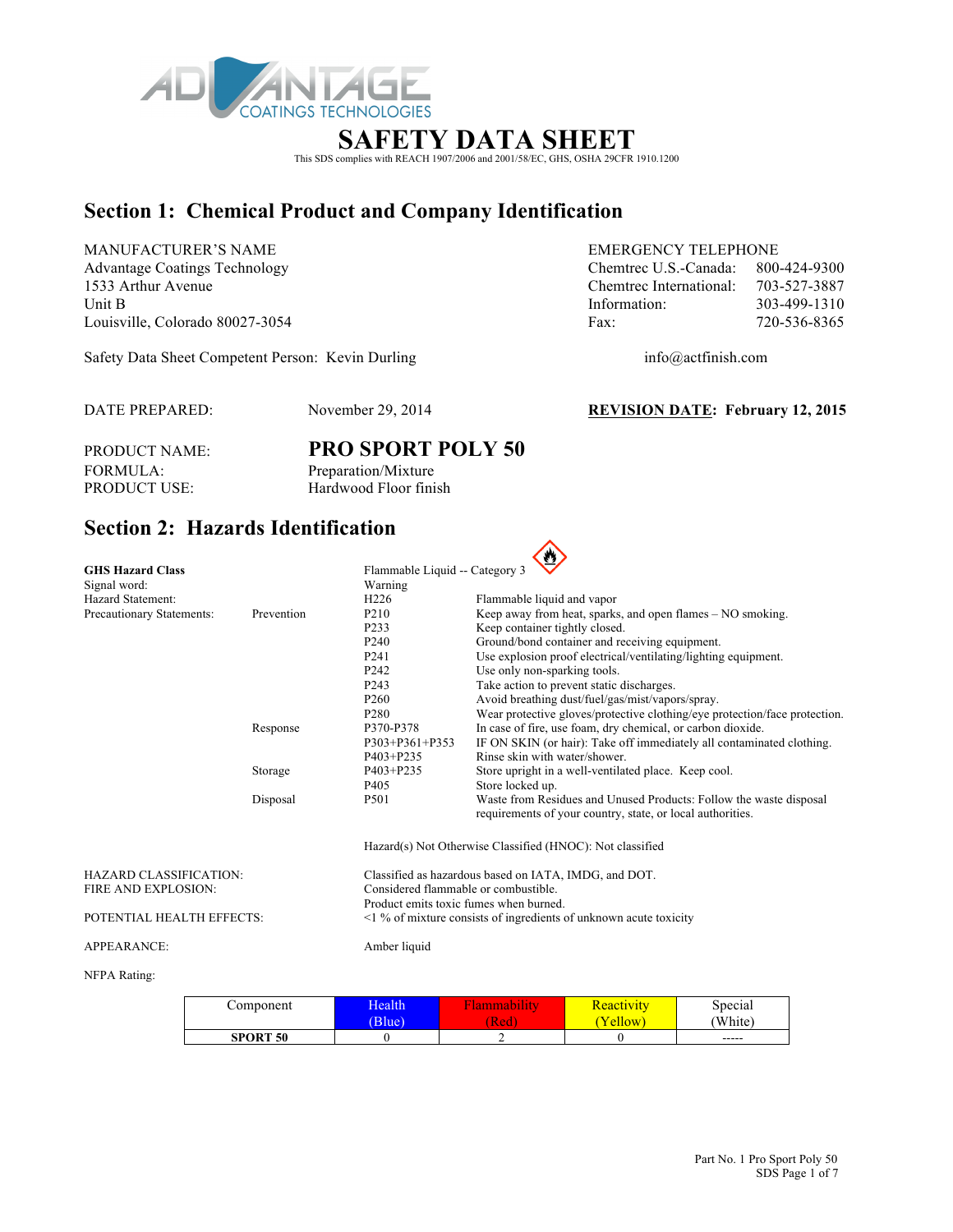

#### **Section 3: Composition, Information on Ingredients**

| <b>PRODUCT</b><br><b>COMPOSITION</b> | <b>APPRX</b><br>$\frac{0}{0}$ | CAS<br>NO. | <b>EINECS/</b><br><b>ELINCS</b> | <b>DANGER</b><br><b>SYMBOL</b> | <b>RISK</b><br><b>PHRASE</b> | <b>DSL</b><br><b>CANADA</b> | <b>TSCA</b> |
|--------------------------------------|-------------------------------|------------|---------------------------------|--------------------------------|------------------------------|-----------------------------|-------------|
| Stoddard Solvent                     | 48-52                         | 8052-41-3  | 649-345-00-4                    | Xn                             | R 65                         |                             |             |
|                                      |                               |            |                                 |                                |                              |                             |             |

Trade Secret (TS) Some items on this MSDS may be designated as trade secrets. Bonafide requests for disclosure of trade secret information to medical personnel must be made in accordance with the provisions contained in 29 CFR 1910.1200 I 1-13. The full text for all R-Phrases is shown in Section 16.

## **Section 4: First Aid Measures**

Description of First Aid Measures:

| Remove to fresh air. If not breathing, provide CPR (cardio pulmonary resuscitation). Get                                                                        |
|-----------------------------------------------------------------------------------------------------------------------------------------------------------------|
| immediate medical attention.                                                                                                                                    |
| Immediately flush skin with plenty of soap and water for at least 15 minutes. Remove                                                                            |
| contaminated clothing.                                                                                                                                          |
| Immediately flush eyes with plenty of water for at least 15 minutes. Get immediate medical<br>attention.                                                        |
| If swallowed do not induce vomiting, give large quantities of water to drink. Never give<br>anything to an unconscious person. Get immediate medical attention. |
|                                                                                                                                                                 |

Most important symptoms and effects, both acute and delayed:

| Symptoms/Injuries After Ingestion                                           | Ingestion (swallowing) may irritate the mouth, throat and stomach. Aspiration into lungs may<br>cause chemical pneumonia and lung damage. Ingestion is not an anticipated route of<br>exposure for this material in industrial use. |
|-----------------------------------------------------------------------------|-------------------------------------------------------------------------------------------------------------------------------------------------------------------------------------------------------------------------------------|
| Symptoms/Injuries After Inhalation                                          | Inhalation of vapors in high concentration may cause irritation of respiratory system.<br>Inhalation of high vapor concentrations can cause CNS-depression and narcosis.                                                            |
| Symptoms/Injuries After Skin Contact<br>Symptoms/Injuries After Eye Contact | May cause skin irritation. Symptoms may include redness, drying, defatting, and cracking<br>Eye irritation may result.                                                                                                              |

Chronic Effects: Exposure to organic solvents during pregnancy may cause an increased risk of birth defects.

Indication of any immediate medical attention and special treatment needed Symptoms may not appear immediately. In case of accident or if you feel unwell, seek medical advice immediately.

# **Section 5: Fire-fighting Measures**

FLASH POINT: 40 °C (104 °F) Seta closed cup) FLAMMABLE LIMITS IN AIR (% by vol): 0.8% LEL; 5.6% UEL EXTINGUISHING MEDIA: Foam, Dry Chemical Powder, or Carbon Dioxide

SPECIAL FIREFIGHTING PROCEDURES: Wear self-contained breathing apparatus (SCBA) and full fire-fighting protective clothing. Thoroughly decontaminate all protective equipment after use. Evacuate all persons from the fire area to a safe location. Move nonburning material, as feasible, to a safe location as soon as possible. Fire fighters should be protected from potential explosion hazard while extinguishing the blaze. DO NOT extinguish a fire resulting from the flow of this combustible liquid until the flow of liquid is effectively shut off. This precaution will help prevent the accumulation of an explosive vapor-air mixture after the initial fire is extinguished. Use water spray to cool fire-exposed containers.

UNUSUAL FIRE AND EXPLOSION HAZARDS: Combustible material. Vapors may form explosive mixtures with air. Flash back possible over considerable distance. When driers such as cobalt naphthanate are added, air oxidation of the resin or materials contaminated with the resin may cause it to spontaneously combust. To avoid spontaneous combustion: (1) prevent residue build-up and (2) soak soiled rags, spraybooth filters and over-spray waste in a closed water-filled metal container. Closed containers may rupture when exposed to extreme heat. Empty containers may retain product residue (liquid and/or vapor). Do not pressurize, cut, weld, braze, solder, drill, grind, or expose these containers to heat, flame, sparks, static electricity, or other sources of ignition as the container may explode and may cause injury or death.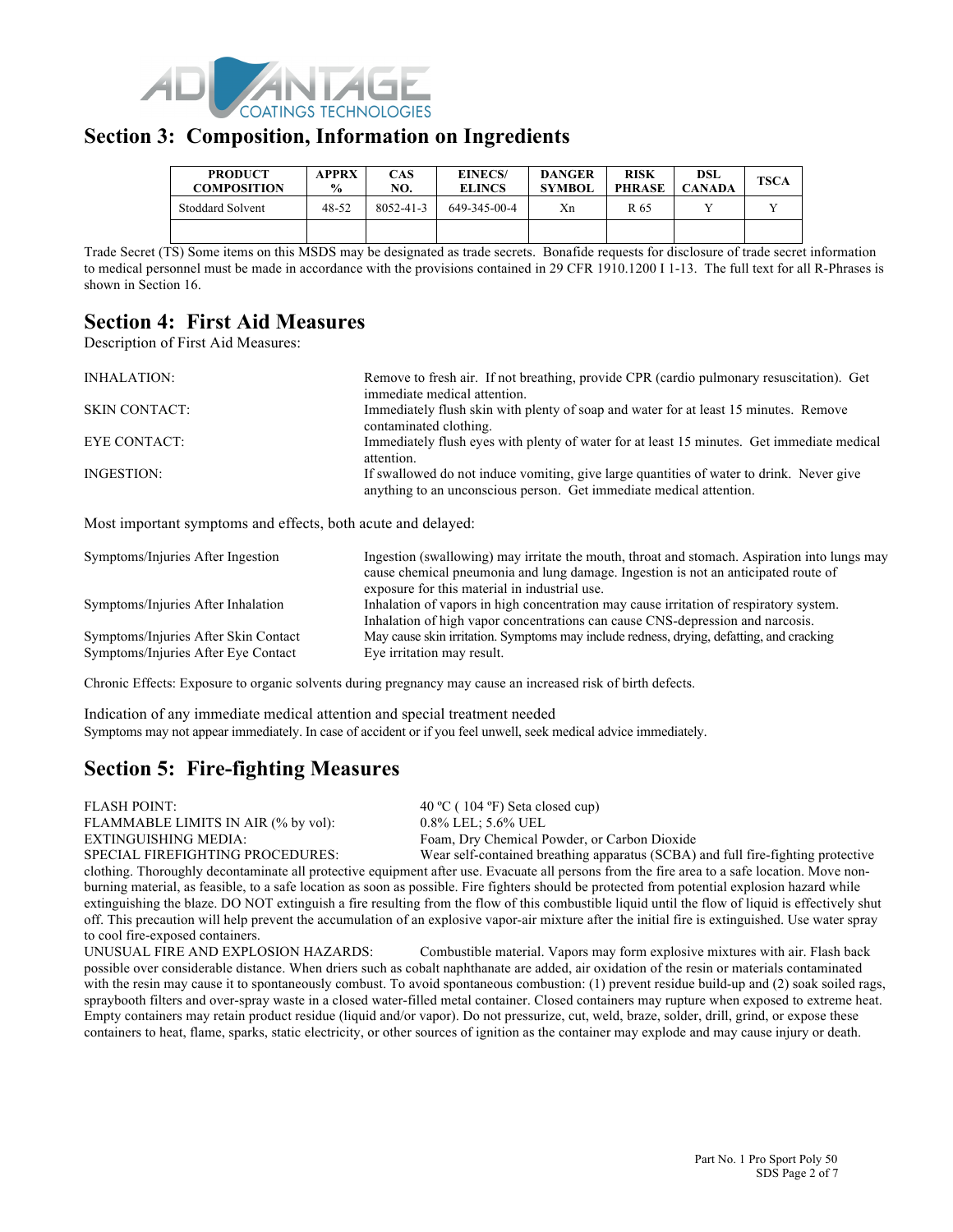

#### **Section 6: Accidental Release Measures**

ACTION TO BE TAKEN IF MATERIAL IS RELEASED OR SPILLED:

Wear proper protective equipment as specified in Section 8: Exposure Controls/Personal Protection Warn other workers of spill and contain spill. Recover spill by using absorbent and sweeping up waste material. In case of large spills, dike the spill, if possible. Call emergency services. Place material into a chemical waste container. Eliminate all sources of ignition and ventilate area. Prevent spills or contaminated rinse water from entering sewers or watercourses.

DISPOSAL METHOD: disposal should be made in accordance with federal, state, and local regulations. Incineration is recommended.

## **Section 7: Handling and Storage**

PRECAUTIONS TO BE TAKEN IN HANDLING AND STORAGE:

For best results store upright between 12 - 25 °C (50 - 80 °F).

Avoid freezing. Keep container closed when not in use. Keep away from heat and flame. Wear proper protective equipment and avoid contact with skin, eyes, or clothing. Wash hands after handling this material. Follow all applicable local regulations for handling and storage. Utilize chemical segregation.

#### INFORMATION ON EMPTIED CONTAINER

Dispose of this container according to local, state, and federal laws in your country. Do not reuse this container. This container may be hazardous when emptied.

SPECIFIC USES:

This product is a hardwood floor finish.

## **Section 8: Exposure Controls/Personal Protection**

Control Parameters:

| <b>PRODUCT</b><br><b>COMPOSITION</b> | ACGIH<br><b>TLV</b> | <b>OSHA</b><br>PEL            | <b>NIOSH</b><br>REL              | U.S.<br><b>WEEL</b><br><b>TWA</b> | EU<br><b>IOELV</b><br><b>TWA</b><br>$(mg/m^3)$ | United<br>Kingdom<br>WEL<br><b>TWA</b><br>$(mg/m^3)$<br>STEL (ppm) | Canada<br>OEL                           | Mexico<br>OEL                   |
|--------------------------------------|---------------------|-------------------------------|----------------------------------|-----------------------------------|------------------------------------------------|--------------------------------------------------------------------|-----------------------------------------|---------------------------------|
| <b>Stoddard Solvent</b>              | $100$ ppm           | 2900<br>$mg/m^3$<br>$500$ ppm | 20000<br>$mg/m^3$<br><b>IDLH</b> |                                   |                                                |                                                                    | 2900<br>mg/m <sup>3</sup><br>500<br>ppm | 1050<br>$mg/m^3$<br><b>STEL</b> |

Exposure controls

VENTILATION: Always provide good general, mechanical room ventilation where this chemical/material is used.

SPECIAL VENTILATION CONTROLS: Use this material inside totally enclosed equipment, or use it with local exhaust ventilation at points where vapors can be released into the workspace air. RESPIRATORY PROTECTION: Follow the OSHA respirator regulations found in 29 CFR 1910.134 or the CEN European Standards (EU). Use a NIOSH/MSHA or European Standard (EN) approved respirator if exposure limits are exceeded or if irritation or other symptoms are experienced.

PROTECTIVE GLOVES:<br>
FYE PROTECTION:<br>
FYE PROTECTION:<br>
Recommend eve protection using safety glasses or goggles. Recommend eye protection using safety glasses or goggles.

> Part No. 1 Pro Sport Poly 50 SDS Page 3 of 7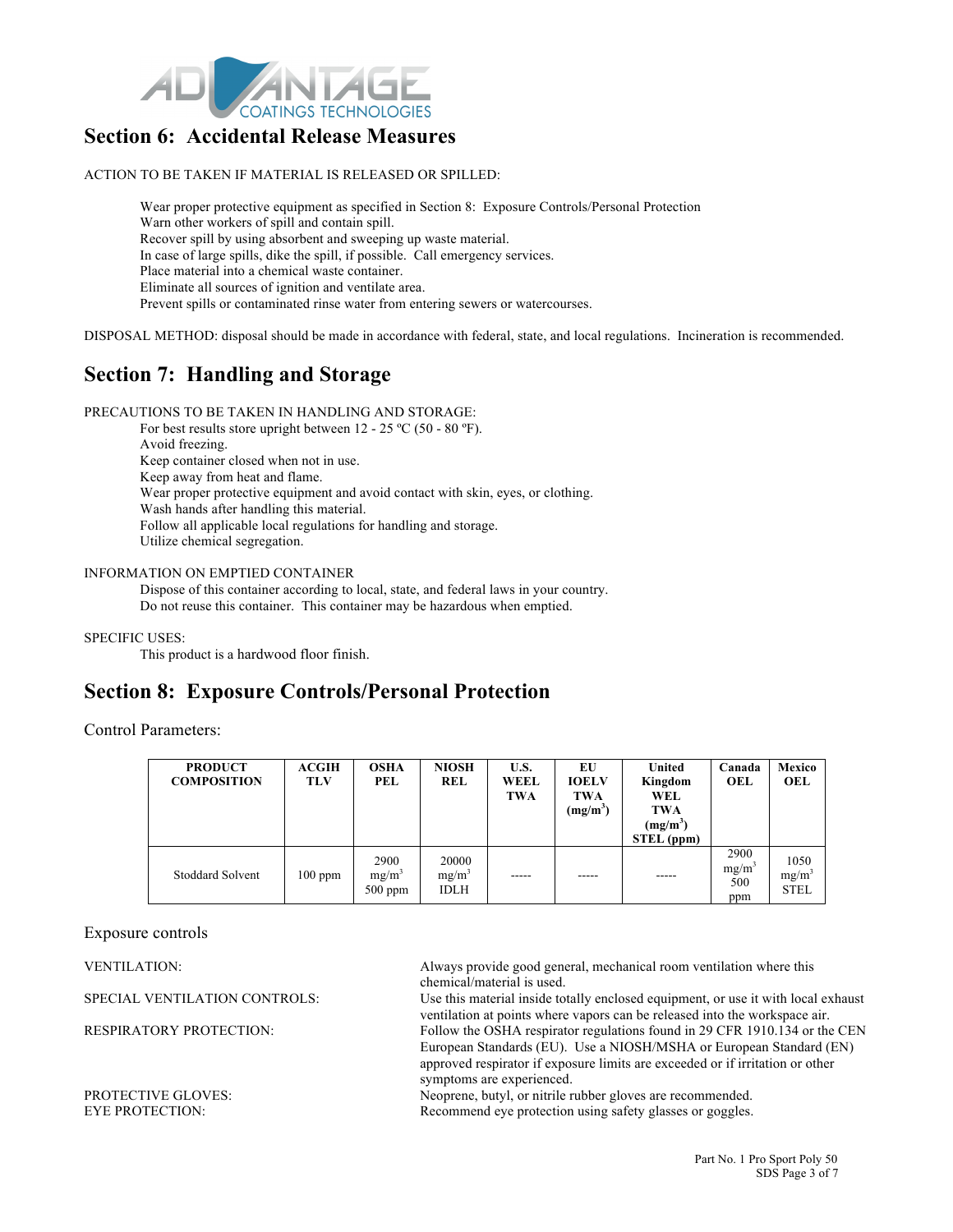

EXPOSURE LIMITS Reference Section 2

SKIN PROTECTION: Suitable protective clothing to prevent skin contact WORK/HYGIENE PRACTICES: Avoid breathing vapor. Avoid contact with eyes. Wash hands after handling. OTHER EQUIPMENT: Make safety shower, eyewash stations, and hand washing equipment available in the work area.

## **Section 9: Physical and Chemical Properties**

APPEARANCE - COLOR: Clear amber PHYSICAL STATE: Liquid ODOR: Mild petroleum

| <b>PRODUCT CRITERIA</b>                      |                                         |
|----------------------------------------------|-----------------------------------------|
| <b>ODOR THRESHOLD</b>                        | Not applicable for product              |
| PH                                           | Not applicable for product              |
| <b>FLASH POINT:</b>                          | 40 °C (104 °F) Seta closed cup)         |
| LOWER EXPLOSIVE LIMIT; UPPER EXPLOSIVE LIMIT | Not applicable for product              |
| FLAMMABILITY (Solid, gas)                    | Not applicable for product              |
| <b>EXPLOSIVE PROPERTIES</b>                  | Not applicable for product              |
| <b>OXIDIZING PROPERTIES</b>                  | Not applicable for product              |
| SPECIFIC GRAVITY (@25 °C):                   | 0.899-0.922 @ 25 °C                     |
| <b>EVAPORATION RATE:</b>                     | $0.18$ (BuAc = 1) Stoddard solvent      |
| % VOLATILE by VOLUME                         | 39-41                                   |
| PARTITION COEFFICIENT                        | Not applicable for product              |
| <b>AUTO IGNITION TEMPERATURE</b>             | 260 °C Stoddard solvent                 |
| DECOMPOSITION TEMPERATURE                    | Not applicable for product              |
| <b>BOILING POINT:</b>                        | 161-198 °C                              |
| <b>MELTING POINT:</b>                        | Not applicable for product              |
| <b>VAPOR PRESSURE</b>                        | 0.27 kPa @ 20 °C Stoddard solvent       |
| VAPOR DENSITY $(AIR = 1)$                    | $4.9$ (Air = 1) Stoddard Solvent        |
| <b>SOLUBILITY IN WATER:</b>                  | Not applicable for product              |
| WATER SOLUBILITY IN THE SOLVENT              | Insoluble                               |
| <b>FREEZING POINT:</b>                       | $\le$ -75 °C (-103 °F) Stoddard solvent |
| <b>VISCOSITY</b>                             | No data                                 |
| VOC CONTENT                                  | $450 \text{ g}/1$                       |

#### **Section 10: Stability and Reactivity**

STABILITY: Stable under normal conditions. INCOMPATIBILITY (MATERIALS TO AVOID): Strong oxidizers.

CONDITIONS TO AVOID: Avoid heat, sparks, open flames and other ignition sources. HAZARDOUS DECOMPOSITION PRODUCTS: Hazardous decomposition products are not expected to form during normal storage.<br>Will not occur

HAZARDOUS POLYMERIZATION:

## **Section 11: Toxicological Information**

**There is no toxicological information available for the product mixture.**

| GHS Required Criteria             | <b>Toxicity Criteria</b> | <b>Toxicity Information</b>  | Comments    | <b>Chemical Constituent</b> |
|-----------------------------------|--------------------------|------------------------------|-------------|-----------------------------|
| <b>Acute Toxicity</b>             | LD50 Oral Rat            | $>5000$ mg/kg                |             | Stoddard Solvent            |
|                                   | LD50 Dermal Rabbit       | $>3150$ mg/kg                |             | <b>Stoddard Solvent</b>     |
| Skin Corrosion/Irritation         |                          | No information is available. |             |                             |
| Serious Eye Damage /              |                          | No information is available. |             |                             |
| Eye Irritation                    |                          |                              |             |                             |
| Respiratory or Skin Sensitization |                          | No information is available. |             |                             |
| Germ Cell Mutagenicity            |                          | No information is available. |             |                             |
| Carcinogenicity                   |                          | Not listed                   | <b>NTP</b>  |                             |
|                                   |                          | Not listed                   | <b>IARC</b> |                             |
|                                   |                          | Not listed                   | <b>OSHA</b> |                             |
| Reproductive Toxicity             |                          | No information is available. |             |                             |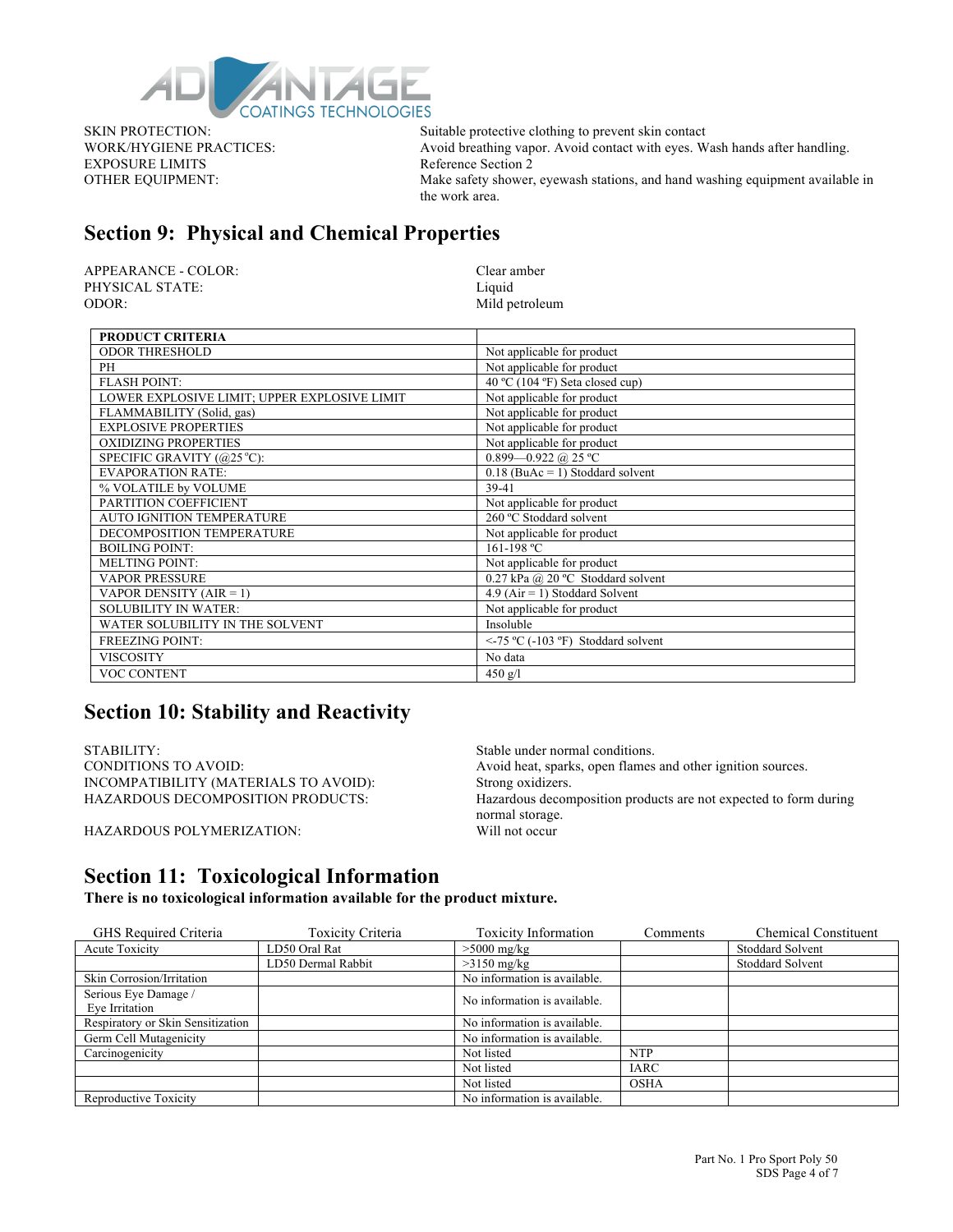

| CTOCT<br>Single Exposure<br>$- -$<br>31 U.S.I | No information is available. |  |
|-----------------------------------------------|------------------------------|--|
| <b>STOST</b><br>Repeated Exposure<br>-        | No information is available. |  |
| Aspiration Hazard                             | No information is available. |  |
| Ames test                                     | No information is available. |  |

STOST = Specific Target Organ Systemic Toxicity

OTHER INFORMATION:

Only selected Registry of Toxic Effects of Chemical Substances (RTECS) data is presented here. See actual entry in RTECS for complete information.

## **Section 12: Ecological Information**

| BIODEGRADATION:  | Expected to be not readily biodegradable. Major constituents are expected to be inherently<br>biodegradable, but the product contains components that may persist in the environment.<br>The volatile components oxidize rapidly by photochemical reactions in air.                | <b>Stoddard Solvent</b> |
|------------------|------------------------------------------------------------------------------------------------------------------------------------------------------------------------------------------------------------------------------------------------------------------------------------|-------------------------|
| BIOACCUMULATION: | Contains components with the potential to bioaccumulate. No information is available.                                                                                                                                                                                              | <b>Stoddard Solvent</b> |
| ECO TOXICITY:    | No information is available.                                                                                                                                                                                                                                                       |                         |
| MOBILITY:        | Liquid under most environmental conditions. If it enters soil, it will adsorb to soil particles<br>and will not be mobile. Floats on water. Contains volatile components. Partly evaporates<br>from water or soil surfaces, but a significant proportion will remain after one day | <b>Stoddard Solvent</b> |

Note: Not all of the ingredients have been tested for Ecotoxicity.

## **Section 13: Disposal Considerations**

#### WASTE FROM RESIDUES / UNUSED PRODUCTS:

Follow the waste disposal requirements of your country, state, or local authorities.

RCRA HAZARDOUS WASTE: This material and containers that are not empty, if discarded, would be regulated as a hazardous waste under RCRA. Treatment and/or disposal must be completed at a RCRA-permitted Treatment, Storage and Disposal Facility (TSD). The storage and transportation of RCRA hazardous wastes are also regulated by the USEPA. Can be incinerated, when in compliance with local regulations.

US EPA Waste Number: D001 (IGNITABLE): When discarded in its purchased form, this material would be regulated under 40 CFR 261.21 as EPA Hazardous Waste Number D001 based on the characteristic of ignitability.

#### CONTAMINATED PACKAGING:

Recommend contaminated packaging material should be disposed of as stated above for residues and unused product.

RINSATE: Do not dispose of rinse water containing product in a sanitary sewer system or storm water drainage system.

## **Section 14: Transport Information**

#### **ROAD TRANSPORT:**

| ADR = International Carriage of Dangerous Goods by Road |                                                   |
|---------------------------------------------------------|---------------------------------------------------|
| UN NUMBER:                                              | UN 1866                                           |
| DOT PROPER SHIPPING NAME                                | <b>RESIN SOLUTION (CONTAINS Stoddard Solvent)</b> |
| DOT / ADR HAZARD CLASS:                                 | Flammable                                         |
| DOT / ADR LABELS:                                       | Class 3                                           |
| PLACARD:                                                | Flammable, Class 3                                |
| DOT / ADR PACKAGING GROUP:                              | Ш                                                 |
| HAZARD NUMBER – ADR:                                    | <b>UN1866</b>                                     |
| ADR PROPER SHIPPING NAME:                               | <b>RESIN SOLUTION (CONTAINS Stoddard Solvent)</b> |

**RAIL TRANSPORT: RID** FLAMMABLE CLASS No.: RID PACKING GROUP: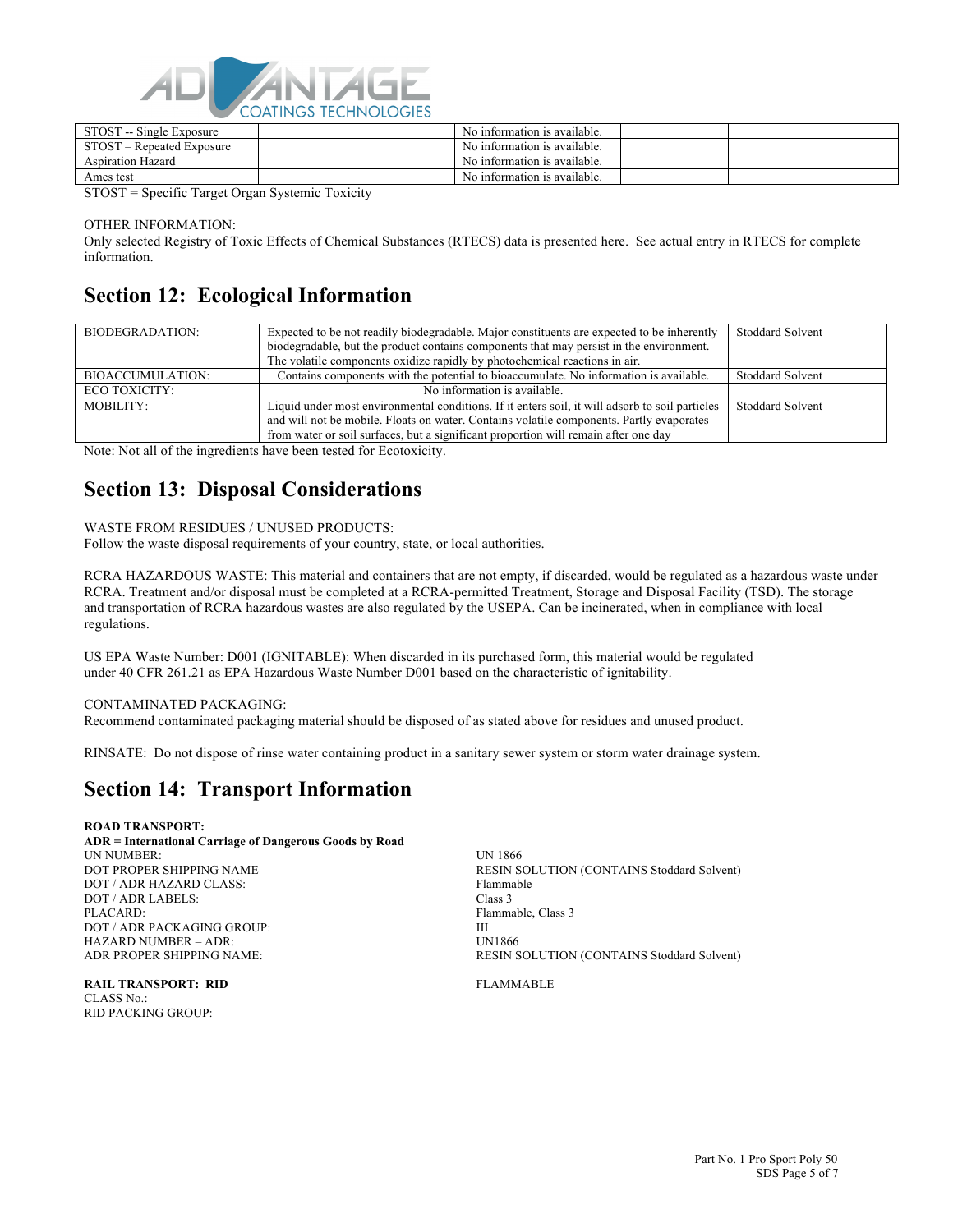

**SEA TRANSPORT: IMDG** FLAMMABLE PROPER SHIPPING NAME RESIN SOLUTION (CONTAINS Stoddard Solvent)<br>UN NUMBER SEA UN 1866 UN NUMBER SEA UNITED SEA UNITED SEAS UNITED SEAS UNITED SEASONS CLASS: 3

PACKING GROUP: III EmS No.: F-E, S-E MARINE POLLUTANT: No SEA TRANSPORT NOTES:

**AIR TRANSPORT: IATA/ICAO** UN NUMBER: UN1866 HAZARD CLASS: 3 PACKAGING GROUP:

RESIN SOLUTION (CONTAINS Stoddard Solvent)

## **Section 15: Regulatory Information**

#### **TOXIC SUBSTANCES CONTROL ACT (TSCA) STATUS:**

**This product is in compliance with rules, regulations, and orders of TSCA. All components are listed on the TSCA Inventory.**

SUPERFUND AMENDMENTS AND REAUTHORIZATION ACT OF 1986 (SARA) TITLE III SECTION 313 SUPPLIER NOTIFICATION:

This regulation requires submission of annual reports of toxic chemical(s) that appear in section 313 of the Emergency Planning and Community Right To Know Act of 1986 and 40 CFR 372. This information must be included in all MSDS's that are copied and distributed for the material.

The Section 313 toxic chemicals contained in this product are: None

#### CALIFORNIA PROPOSITION 65:

This regulation requires a warning for California Proposition 65 chemical(s) under the statute. The California proposition 65 chemical(s) contained in this product are: Ethyl Benzene, CAS 100-41-4.

#### STATE RIGHT-TO-KNOW TOXIC SUBSTANCE OR HAZARDOUS SUBSTANCE LIST:

| Florida Toxic Substance(s):               | Not listed |
|-------------------------------------------|------------|
| Massachusetts's hazardous substance(s):   | Not listed |
| Pennsylvania hazardous substance code(s): | Not listed |
| New Jersey                                | Not listed |
| Illinois                                  | Not listed |
| Michigan                                  | Not listed |

#### CANADA:

This MSDS/SDS will be non-compliant 3 years after the issue date. This MSDS contains all of the information required by the Controlled Products Regulations (CPR).

#### WHMIS-INFORMATION:

This product has been classified in accordance with the hazard criteria of the Controlled Products Regulations (CPR), SOR/88-66, Current to February 20, 2012. The classes of controlled products listed in the CPR, Section 32, Part IV, have been reviewed and based on Professional Judgment this product has been determined to be WHMIS controlled as a Combustible liquid: Division 3 of Class B.

#### EUROPEAN UNION:

This product has been reviewed for compliance with the following European Community Directives: REACH 1907/2006; Directive 1999/45/EC, Regulation (EC) No 1272/2008 on classification, labeling and packaging (CLP) of substances and mixtures. WGK: 0 (German Federal Water Management Act) (Water Hazard Class)